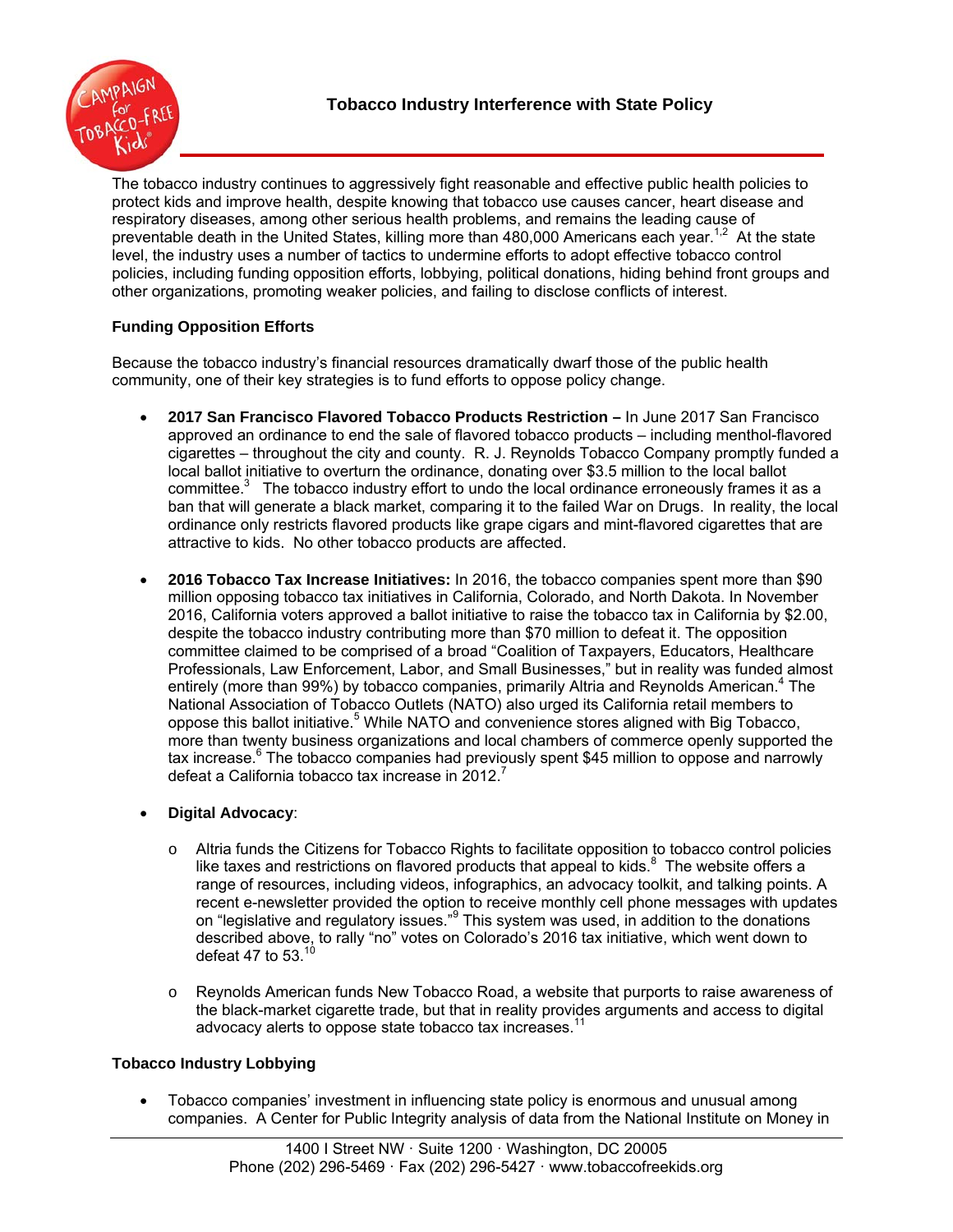State Politics found that Altria and Reynolds American were among only two dozen groups with registered lobbyists in every state over the five year period from 2010 to 2014.<sup>12</sup> The tobacco companies' networks included more than 450 registered lobbyists at the state level.

- According to reporting by the Associated Press, in 2017, Atria Group and RJ Reynolds spent a combined \$147,000 lobbying Montana lawmakers in the first three months of the legislative session to kill a tobacco tax bill that started out with bipartisan support.<sup>13</sup> Altria's contribution of \$120,000 exceeded all lobby spending in the first three months. One of Altria's lobbyists was the former executive director of the state Republican Party, and eventually 11 of the 13 Republican co-sponsors rescinded support. Montana has not raised its cigarette tax for at least 10 years.<sup>14</sup>
- In 2017, Altria almost derailed a bill to raise the tobacco sale age to 21 in Oregon by hiding its profit interest behind a civil rights argument.<sup>15</sup> Altria hired a former well-known state senator and health-care advocate who was the first black woman elected to the Oregon legislature to lobby legislators that the bill would lead to increased racial profiling of youth. While Altria almost slowed the bill down long enough to run out the legislative clock, the bill passed both houses and was signed into law.
- In 2016, tobacco companies spent more than \$1 million lobbying against a package of tobacco control bills in California.<sup>16</sup> Despite this onslaught, six of the bills passed the California House and Senate. Altria lobbyists attempted to stop the bills by threatening to overturn some of them via ballot initiative. Altria's lobbyists then doubled down by threatening all fall ballot initiatives – regardless of topic - by threatening to pay above-market rates to signature gatherers.<sup>1</sup>
- In 2017, the New York Association of Convenience Stores and the Cigar Association of America helped block efforts to raise the price of cheap two-packs of cigars in New York state. Altria, Reynolds, and Swisher International hold director seats on the advisory board of the NYACS, and Altria and Reynolds were recognized as 2017 "Spirit of NYACS" members.<sup>18</sup>
- In Idaho in 2011, Altria spent \$165,076 lobbying in the state, and it was the only group to spend more than \$100,000.<sup>19</sup> Its total lobbying amount was 82 percent more than the next biggest spender.<sup>20</sup> Altria also hosted members of a committee handling tax legislation and the Speaker of the House at an inaugural party, according to the Center for Public Integrity and the Idaho Fall's *Post Register*. 21

## **Tobacco Industry Political Donations**

The tobacco industry uses donations to independent political committees and parties, leadership committees, and to candidates themselves to wield influence, in states both large and small.

- In California alone, tobacco companies gave nearly \$5 million to independent political committees and parties since 2011.<sup>22</sup> This amount is roughly three times as much as they gave directly to candidates, according to the Center for Public Integrity.
- The American Cancer Society Cancer Action Network (ACS CAN)'s report "Snuff Tobacco Money Out of California Politics" documented that Altria and Reynolds had donated nearly \$400,000 to state campaigns, political parties or political action committees through the second quarter of  $2016.<sup>23</sup>$
- In 2015 investigative report by the *San Jose Mercury News* found that industry donations to California state legislators on one committee alone allowed the industry to kill tobacco bills without formally opposing them. The industry, over a roughly two year period, contributed \$173,100 to members of the Assembly Governmental Organization committee. In 2015, this committee gutted legislation to define e-cigarettes as tobacco products.<sup>24</sup>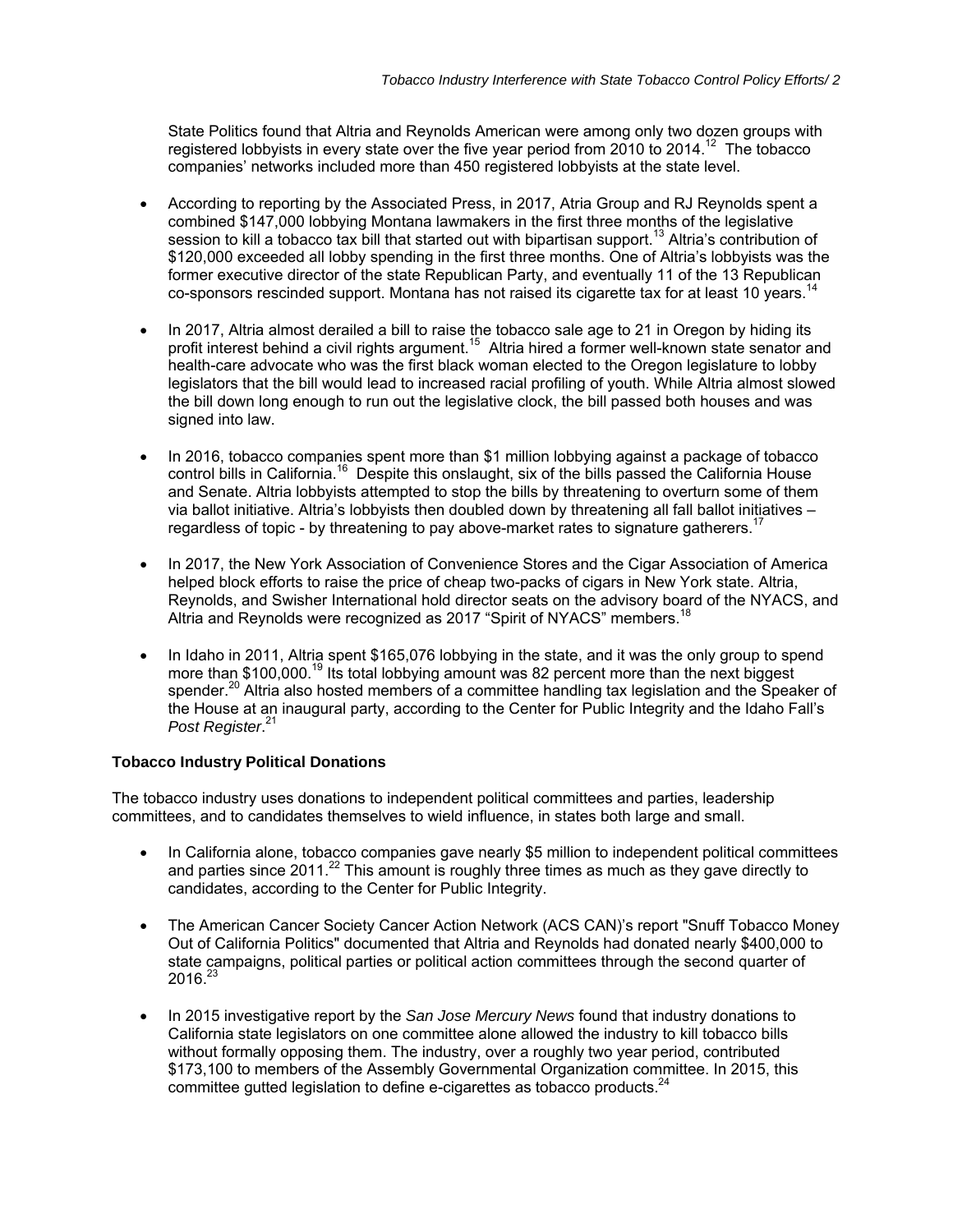- No state is too small for the tobacco industry when it comes to influencing legislators. In Vermont, one of the least populated states in the country, Altria and Reynolds combined donated roughly \$40,000 in the 2016 election cycle, the vast majority of it going to Republican legislators and committees.<sup>2</sup>
- A 2013 report of campaign contributions in Maine found that Altria and Reynolds tobacco companies were the top donors, contributing over \$340,000 since 2000. The Cigar Association of America contributed an additional \$5,750, and the Smokeless Tobacco Council contributed \$3,500. At the time of the report, the legislature was debating bills to raise tobacco taxes and fund cessation programs.26 Maine has not raised its cigarette tax for over ten years.

### **Threats of Litigation**

 **NATO:** In 2014, Healdsburg, California, took action to protect youth by raising the minimum legal sale age to 21, but dropped enforcement of the law when NATO threatened a lawsuit.<sup>27</sup> NATO issued a similar threat to another California jurisdiction that had adopted the issue, Santa Clara County.28 The state of California later adopted the law statewide.

### **Front Groups and Other Organizations**

Because of their negative reputation, tobacco companies know that policymakers can be uneasy about being seen as doing the industry's bidding. Therefore they enlist—and fund—other organizations to oppose tobacco control policies on their behalf.<sup>29</sup>

- **State Policy Network:** The State Policy Network describes itself as "the only organization in the county dedicated solely to building and mobilizing a durable state-based infrastructure for freedom."<sup>30</sup> It is comprised of 66 independent state think tank affiliates and over 80 associate partners. It has a documented history of serving the interests of the tobacco industry.<sup>31</sup> In 2016, tobacco company Altria gave money to the State Policy Network itself and at least 20 of its members.<sup>32</sup>
- **North Dakota 2016 Tobacco Tax Increase Initiative:** Tobacco companies Altria and Reynolds American are members of the North Dakota Petroleum Marketers Association (NDPMA), which helped to defeat a November 2016 ballot initiative to raise tobacco taxes in the state.<sup>33</sup> The tobacco tax increase would have reduced youth and adult smoking and the revenue generated by the tax would have supported veterans' services and community health programs.<sup>34</sup> Mike Rud, president of the NDPMA, chaired the North Dakotans Against the 400% Tax Increase committee to oppose the ballot initiative. The NDPMA itself contributed over \$33,000 and independent convenience and gas stores contributed another  $$40,000$ , but the vast majority of the funding  $-$ \$3.8 million of the total \$4 million in contributions – came from Altria Client Services and R.J. Reynolds Tobacco Company.<sup>35</sup> The NDPMA opposed the initiative under the guise of government overreach into small business while overtly claiming that it "does not support or promote the use of tobacco."<sup>36</sup> Both stances help Big Tobacco hide behind the "small business" image of the NDPMA to oppose a tax that will cut into its profits. Some of the industry's opposition materials deceptively omitted the mention of tobacco, touting the proposal as simply a 400 percent tax increase.
- **Indiana 2016 Tobacco Tax Increase Campaign:** Similarly, during the 2016 legislative session in Indiana, an infrastructure funding bill that included an increase in the cigarette tax was thwarted in part by opposition from tobacco industry-sponsored retailer associations including NATO $37$  and the Indiana Petroleum Marketers and Convenience Store Association (IPCA).<sup>38</sup> Altria and RJ Reynolds are members of the "President's Council" of IPCA.<sup>39</sup> NATO testified against the bill at a hearing claiming it would be bad for business, and the IPCA publicly opposed the bill claiming it would reduce Indiana's tax-advantaged status with consumers from other states. Other retailer groups opposed the bill, including the Indiana Grocery and Convenience Store Association.<sup>40</sup>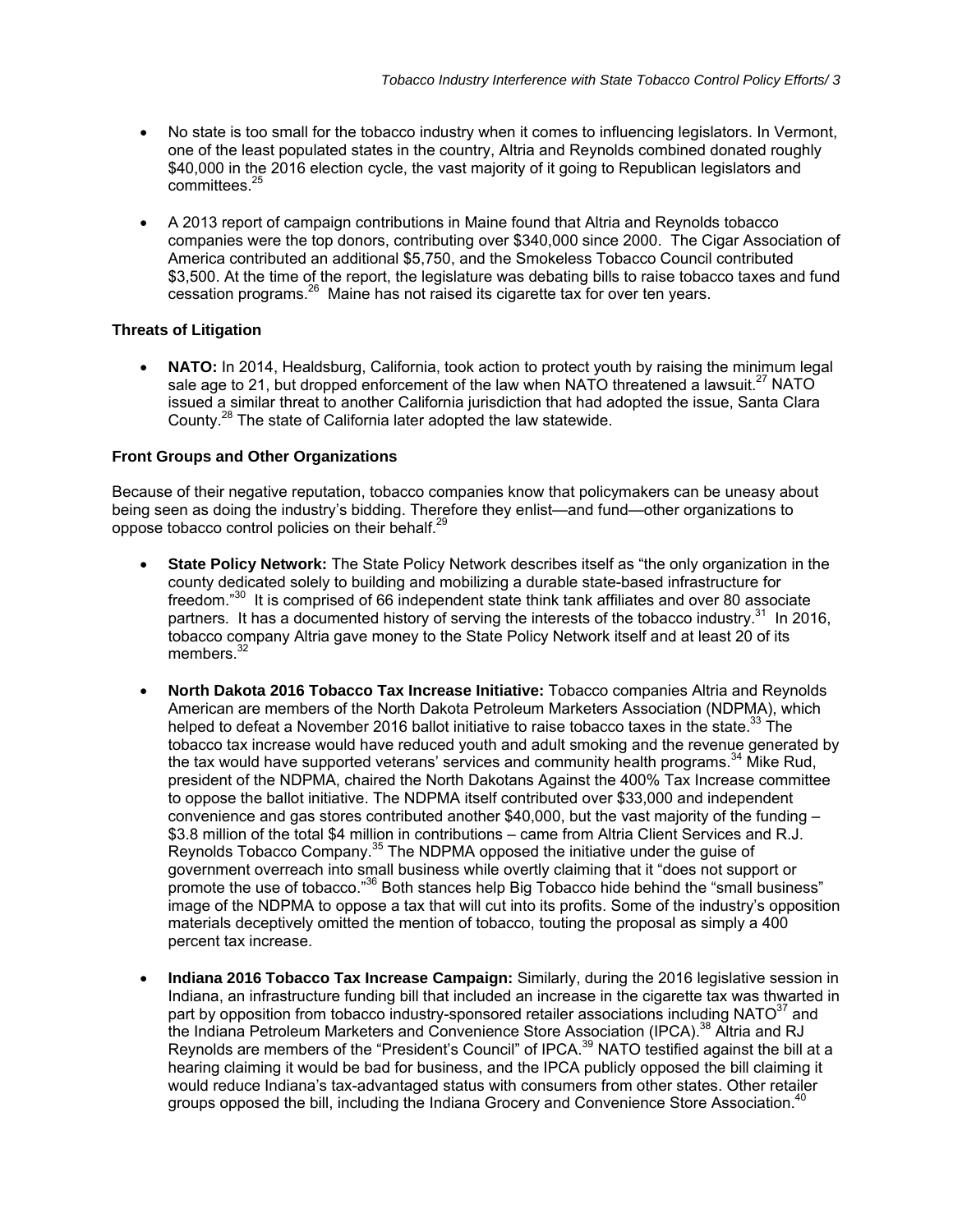Conversely, other prominent business groups, such as the Chamber of Commerce, supported the bill, including the cigarette tax increase.

- **National Association of Tobacco Outlets (NATO):** With the support of tobacco manufacturers, NATO began in 2001 as an association of tobacco outlet stores. In 2009, it expanded to include any retailer who sold tobacco, including convenience stores. NATO continues to receive industry funding and maintains membership on its board of directors from every major tobacco company. Since 2012, NATO has focused specifically on blocking local tobacco prevention ordinances in the retail environment. NATO, with cigar and smokeless tobacco manufacturer Swedish Match, even launched a website specific to this project in 2016, called "Tobacco Ordinances – Take Another Look" (TOTAL). The website provides talking points and materials for retailers to frame local tobacco prevention ordinances as anti-business, anti-free speech, and as irresponsible government intrusion. What TOTAL is really doing is preparing retailers to protect the interests of the tobacco industry.<sup>41</sup> As a Reynolds spokesperson noted, "NATO is not only one of the best grassroots organizations in the industry, but they have also been a great asset in helping shape favorable outcomes at the state and local level."
- **The Mackinac Center for Public Policy:** The tobacco industry has funded the Mackinac Center since the 1990s to wage a misinformation war on the impact of tobacco tax increases. In collaboration with the Tax Foundation, the Mackinac Center releases annual reports on cigarette tax smuggling that claim that increasing state cigarette taxes will increase crime and terrorism. The tobacco industry uses the Mackinac Center's reports to lobby against state tobacco taxes. However, the National Research Council and Institute of Medicine's (NRC-IOM) 2015 report, *Understanding the U.S. Illicit Tobacco Market: Characteristics, Policy Context, and Lessons from International Experiences,* found that "industry-sponsored estimates of the size of the illicit market tend to be inflated. More generally, concerns have been raised about the quality and transparency of industry-funded research on the illicit tobacco trade." The Mackinac Center has received funding from tobacco companies since the 1990s and continues to receive money. The Mackinac Center is on Altria's 2016 of charitable contributions, along with the Tax Foundation. Altria was a "platinum sponsor" of Tax Foundation's 2016 annual fundraising event.
- **Undermining the Case to Ban Menthol Cigarettes:** Tobacco company Reynolds American has supported high-profile leaders to create controversy in the black community around the issue of banning menthol cigarettes. Reynolds sells Newport menthol cigarettes. Reynolds supported community events around the country under the brand of Al Sharpton's National Action Network, with religious, law enforcement, and political leaders, including former Congressman Kendrick Meek. The events promoted the idea that banning menthol cigarettes would result in harassment by law enforcement and be counter to the goals of criminal justice reform, without regard for the toll of tobacco use on the black community.<sup>42</sup> In 2016, Reynolds donated at least \$50,000 to the Law Enforcement Action Partnership which has been active in opposition to menthol bans because they will harm police-community relations.<sup>43</sup> In 2015, Reynolds donated \$250,000 to an association of black newspapers, the National Newspapers Publishers Association, which subsequently held a forum at its meeting: "Panel Discussion, Criminal Justice Reform–Hosted by RAI Services Company."44

#### **Promoting Weaker Policies**

In addition to trying to combat the public health community's tobacco control efforts, the industry also promotes its own legislation or substitute programs and policies at the state and federal levels that are less effective, in order to distract attention from proven effective tobacco control interventions. Altria provided language to federal lawmakers in 2016 to weaken FDA authority over e-cigarettes, and the bill introduced by Congressman Tom Cole (R-OK) "pulled verbatim from the industry's draft."<sup>45</sup> Below are examples at the state level.

 **Youth Access Laws:** In recent years, under the guise of promoting youth access restrictions, Reynolds and Lorillard have separately promoted their own language to define e-cigarettes apart from other tobacco products at the state level. As the industry no doubt knows, excluding e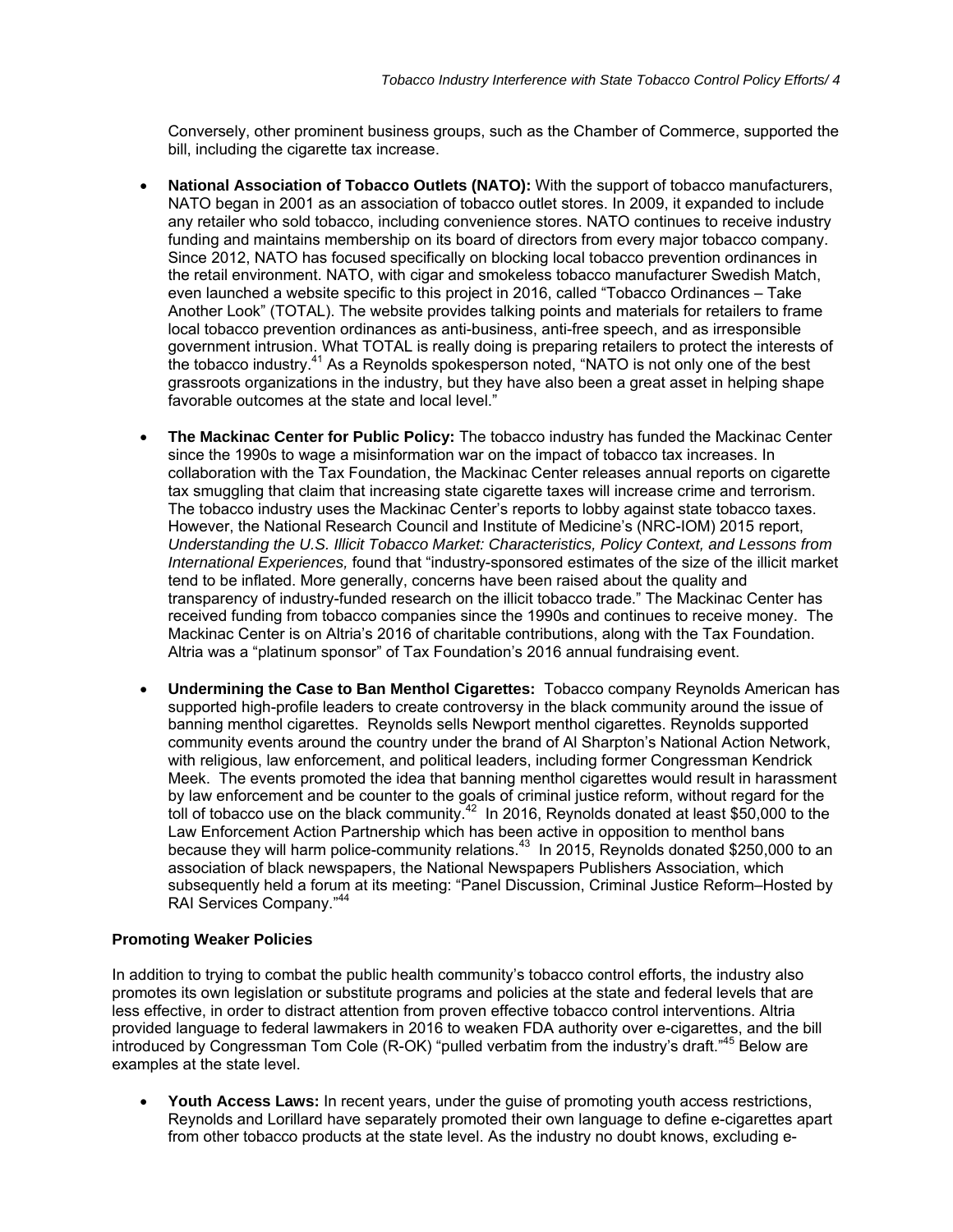cigarettes from the tobacco products definition can exempt e-cigarettes from policies that should apply to all tobacco products, including e-cigarettes. An investigative report from the Center for Public Integrity found at least 11 instances in which proposed legislative language was pulled almost verbatim from Reynolds' template language.

- **Keeping E-cigarettes Out of Tax and Smoke-free Laws:** A study of state bills defining ecigarettes found that in 2014, tobacco industry representatives promoted product definitions that would weaken oversight of e-cigarettes in tax and smoke-free laws in Iowa, Florida, and Oklahoma.<sup>47</sup>
- **Tobacco Harm Reduction Policies:** Under the guise of encouraging smokers to switch to less harmful tobacco products, tobacco companies have promoted a so-called "tobacco harm reduction strategy" in a number of states, including Indiana, Kansas, Nebraska and Oklahoma. Industry harm reduction proposals have included asking states to promote smokeless tobacco as less harmful than smoking, taxing smokeless tobacco at a lower rate that cigarettes, and even diverting state tobacco prevention funding to study or implement this approach. There is little, if any, evidence that this approach will reduce the number of people who smoke or the death and disease caused by tobacco use. Instead, it is an industry ploy to keep smokers smoking, maximize profits and divert attention from evidence-based tobacco control interventions.

The American Legislative Exchange Council, an organization that facilitates communication and information sharing between state legislators and industry representatives and that received money from Altria as recently as 2016, promotes a model resolution on its website that discourages taxes on smokeless tobacco in the name of harm reduction:<sup>48</sup>

*WHEREAS, {insert state} counsels against use of excise taxes, but if they are imposed on tobacco products, they should reflect a harm reduction principle without increasing any existing excise tax rate…."49* 

 **Smoke-free Policies:** In 2006, tobacco company RJ Reynolds attempted defeat of two 2006 smoke-free ballot initiatives in Arizona and Ohio by running its own pro-tobacco ballot initiative in each state.<sup>50</sup> Reynolds partnered with state licensed beverage associations in each state, but paid for virtually all of the campaign. The purpose of this strategy was to confuse voters into voting for the pro-tobacco version because they thought it was more moderate. In reality, the two pro-tobacco initiatives favored industry by exempting some hospitality workplaces from worker indoor air protections and imposing preemption, which would block localities' ability to pass stronger laws. The tobacco industry's strategy failed, but demonstrated how far it will go to try to derail public health efforts.

#### **Failing to Disclose Conflicts of Interest**

The interests of tobacco companies are incompatible with health and consumer protection. Given that the tobacco industry has a history of deceit, it is essential that tobacco company involvement in policymaking on health and consumer protection issues be transparent. A recent example shows the on-going need for vigilance.

 **Lobbying for Tobacco Companies and Health Groups:** Investigative reporting recently revealed that six lobbyists working in North Dakota and Minnesota were registered to represent both tobacco companies, including Altria, and health groups.<sup>51</sup> Any lobbying conducted on behalf of a tobacco company is fundamentally at odds with promoting health.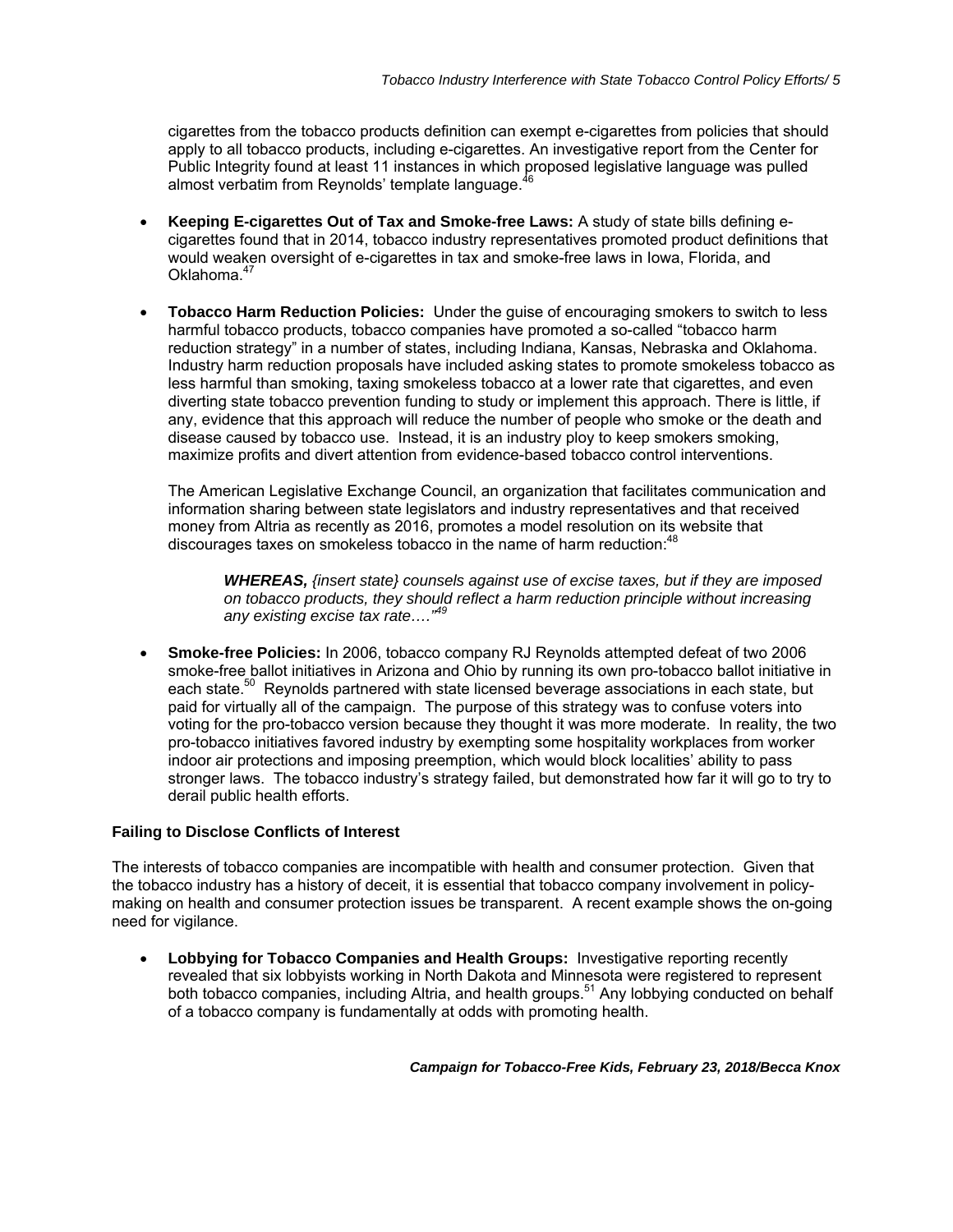http://www.cdc.gov/tobacco/stateandcommunity/best\_practices/.<br>3 City and County of San Francisco Ethics Commission, Compai City and County of San Francisco Ethics Commission, Campaign Finance Statements for "Let's Be Real San Francisco, A Coalition of Concerned Citizens Supporting Freedom of Choice, Adult Consumers, Community Leaders, and Neighborhood Small Businesses with Major Funding by R.J. Reynolds," as of January 31, 2018,

<u>https://sfethics.org/disclosures</u><br><sup>4</sup> California Secretary of State, Campaign Finance: Campaign Finance: California Citizens Against Special Interests and Wasteful Taxes, No on Prop. 56, http://cal-

access.sos.ca.gov/Campaign/Committees/Detail.aspx?id=1389484&session=2015&view=late1, accessed November 11, 2016.

<sup>5</sup> NATO, "California Retail Members: Oppose Proposition 56," October 13, 2016, http://www.natocentral.org/news/39.<br><sup>6</sup> Yos an 56: Save Lives California Supportare, http://www.yosop56.org/our.org/liting/\_assessed November

<sup>6</sup> Yes on 56: Save Lives California Supporters, http://www.yeson56.org/our-coalition/, accessed November 29, 2016.  $7$  Maplight.org; Filings with the CA Secretary of State.

<sup>8</sup> Citizens for Tobacco Rights, accessed April 20, 2017, https://tobaccorights.com/issue/health-effects-of-tobacco-use/<br><sup>9</sup> Citizens for Tobacco Rights, Spring Discoty The Rower of Veur Veige from <sup>9</sup> Citizens for Tobacco Rights, *Spring Digest: The Power of Your Voice* from

SpeakOut@community.tobaccorights.com, April 18, 2017

<sup>10</sup> Citizens for Tobacco Rights, *Help Stop the Amendment 72 Tobacco Tax Hike!*, September 24, 2016<br><sup>11</sup> RAI Services Company, *The Freeway for Black Market Cigarettes, New Tobacco Road,* 

http://www.thenewtobaccoroad.com/Pages/Default.aspx

12 Kusnetz, Nicholas, "How Big Tobacco Lobbies to Safeguard E-cigarettes," *Public Integrity*, March 25, 2016, https://www.publicintegrity.org/2016/03/25/19468/how-big-tobacco-lobbies-safeguard-e-cigarettes 13 Volz, Matt, "How Big Tobacco Stopped a Smoking Tax in Marlboro Country (aka Montana), Associated Press, May 13

19, 2017, http://www.washingtontimes.com/news/2017/may/19/how-big-tobacco-stopped-a-smoking-tax-in-marlboro-/<br><sup>14</sup> Campaign for Tobacco-Free Kids, Map of State Cigarette Tax Rates, January 3, 2017,<br>https://www.tobaccofreek

<sup>15</sup> Jaquiss, Nigel, "An Oregon Civil-rights Pioneer Is Helping Big Tobacco Fight Against Raising the Legal Smoking Age," *Williamette Weekly*, June 7, 2017, http://www.wweek.com/news/2017/06/07/an-oregon-civil-rights-pioneer-ishelping-big-tobacco-fight-against-raising-the-legal-smoking-age/<br><sup>16</sup> McGreevey, Patrick, "Spending on Lobbying in California Tops \$309 Million, the Second-highest Amount Ever

Recorded in the State," *Los Angeles Times*, February 1, 2016, http://www.latimes.com/politics/la-pol-ca-lobbyspending-20170201-story.html

17 Adler, Ben, "Tobacco Industry's Threats: Provocative, But Legal," Capital Public Radio, March 14, 2016,

http://www.capradio.org/articles/2016/03/14/tobacco-industrys-threats-provocative,-but-legal/ 18 Abcede, Angel, "New York Retailers Avert Change in Cigar Tax", *Convenience Store Daily News*, April 13, 2017, http://www.cspdailynews.com/category-news/tobacco/articles/new-york-retailers-avert-change-cigar-tax; NYACS<br>website, accessed 4/19/17, http://www.nyacs.org/index.php/board-of-directors and http://www.nyacs.org/

<sup>19</sup> Corbin, Clark, "A Look At the State's Most Effective Lobbyists, Their Tactics, and Results," *Idaho Falls Post Register*, February 12, 2012<br><sup>20</sup> Corbin, Clark, "A Look At the State's Most Effective Lobbyists, Their Tactics, and Results," *Idaho Falls Post* 

*Register*, February 12, 2012<br><sup>21</sup> Whyte, Liz Essely and Wieder, Ben, "Amid Federal Gridlock, Lobbying Rises in the States," *Center for Public Integrity*, February 11, 2016, https://www.publicintegrity.org/2016/02/11/19279/amid-federal-gridlock-lobbying-risesstates

22 Kusnetz, Nicholas, "How Big Tobacco Lobbies to Safeguard E-cigarettes," *Public Integrity*, March 25, 2016,

https://www.publicintegrity.org/2016/03/25/19468/how-big-tobacco-lobbies-safeguard-e-cigarettes 23 American Cancer Society Cancer Action Network, "Snuff Tobacco Money Out of California Politics Campaign Relaunched," August 5, 2016, https://www.acscan.org/news/snuff-tobacco-money-out-california-politics-campaignrelaunched

24 Calefati, Jennifer, "Awash in Big Tobacco Cash, California Legislators Side with Tobacco Industry," *San Jose Mercury News*, July 17, 2015, http://www.mercurynews.com/2015/07/17/awash-in-big-tobacco-cash-californialegislators-side-with-tobacco-industry/

<sup>25</sup> https://www.campaignfinance.sec.state.vt.us/Public/ReceiptsList, accessed 4/19/17<br><sup>26</sup> Maine Citizens for Clean Elections, *Report #8: Tobacco Policy*, 2013, <u>https://www.mainecleanelections.org/money-</u> 8

27 Mason, Clark, "Healdsburg Council: 21 On Hold," *Press-Democrat*, October 12, 2015.

 1 U.S. Department of Health and Human Services. *The Health Consequences of Smoking: 50 Years of Progress. A Report of the Surgeon General.* Atlanta, GA: U.S. Department of Health and Human Services, Centers for Disease Control and Prevention, National Center for Chronic Disease Prevention and Health Promotion, Office on Smoking and Health, 2014<br><sup>2</sup> LLC, Denartman

U.S. Department of Health and Human Services. *The Health Consequences of Smoking: 50 Years of Progress. A Report of the Surgeon General.* Atlanta, GA: U.S. Department of Health and Human Services, Centers for Disease Control and Prevention, National Center for Chronic Disease Prevention and Health Promotion, Office on Smoking and Health, 2014; CDC, *Best Practices for Comprehensive Tobacco Control Programs—2014,*